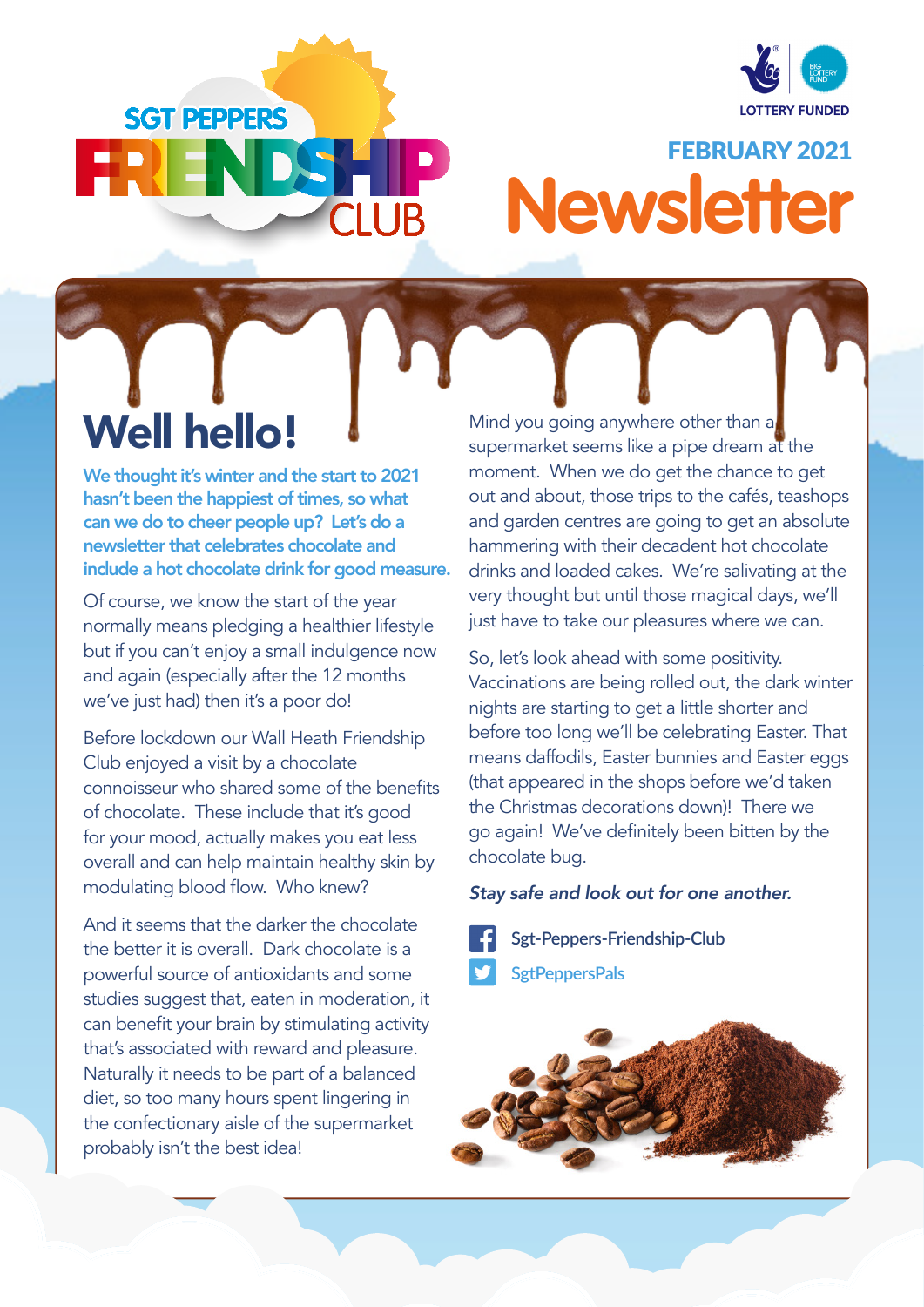This is the only quiz where you're NOT expected to know the answers - the fun is in the guessing. Enjoy!

## **PEPPERPOT MADCAP QUIZ**

- **1. Who wrote the children's book Charlie and the Chocolate Factory?**
- **2. Which chocolate bar claims 'there's a glass and a half in everyone'?**
- **3. Who was the lead singer in the band Hot Chocolate?**
- **4. Which French actress stars in the film Chocolat?**
- **5. What is the fourth and rarest type of chocolate?**
- **6. Where was milk chocolate invented?**
- **7. Are cocoa beans a fruit or a vegetable?**
- **8. Which company created the Milky Way?**
- **9. What is the name of the mountain on the Toblerone pack?**
- **10. Mice prefer chocolate to cheese. True or false?**

## **THE QUAKERS AND OUR CHOCOLATE HISTORY.**

For a religious group more interested in championing social reform than industry, the Quakers have established an impressive roll call of household business names.

There was a friendly rivalry between the manufacturers, many of whom knew one another from their church-based life and because of the way they had been excluded and persecuted on the edge of society. They developed strong business networks as well as personal ones.

Their reputation for honesty and reliability, alongside their quest for justice, equality and social reform gave them an ethical advantage over their rivals because their customers knew they weren't being ripped off and didn't have to haggle to get a fair price.

And when it comes to confectionery, they have had a virtual monopoly for more than a century, led by Cadbury of Birmingham, Fry's of Bristol and Rowntree's and Terry's of York.

Their achievement is all the more remarkable given the tiny numbers of Quakers in the UK.

Their move into chocolate began with cocoa drinks in the 19th Century as a reaction against the perceived misery and deprivation caused by alcohol. Quakers were concerned about levels of alcohol misuse in the wider population and they were part of the temperance movement.

Cocoa was a way of providing cheap and available drink. It was also healthy because you had to boil the water to make it when people didn't have good water supplies.

Part of the reason Quakers chose the confectionery business was due to matters of conscience. Cocoa and sugar appeared to be ethical alternatives to alcohol, which was seen as a cause of great moral evil to Quakers at the time.

Cadbury famously built a village in Bournville for their workers, complete with schools, leisure facilities and parks. They were amongst the first firms to make pension provision and provide a canteen for their staff. They also knew a healthy workforce was a productive one and employed doctors and dentists at a time when there was still child labour in Britain.

After World War II the Quaker-owned businesses began to disappear. They had a sense that holding on to their companies as family businesses made them commercially vulnerable. Cadbury merged with Schweppes in 1969 and are now owned by Kraft and Rowntree's was bought by Swiss multinational Nestle in 1988.

# **PEPPERPOTS CHOCOLATE FACTS**

- **• Winston Churchill was once in danger of a Nazi assassination by an exploding bar of chocolate**
- **• Aztecs used cocoa seeds as a form of currency**
- **• Brussels Airport is the world's biggest chocolate seller. It sells over 800 tons of chocolate in a normal year**
- **• The average person in the UK eats 24lbs (11kg) of chocolate a year**
- **• In the original Psycho film, the blood in the famous shower scene was actually chocolate syrup**
- **• Making chocolate takes about 400 beans to make a single pound of chocolate**
- **• Cocoa trees can live up to 200 years old but they only make viable cocoa beans for just 25 years of their life**
- **• International chocolate day is 13th September. Let's put that date in the diary!**

## **LANDMARK CHOCOLATE DATES**

Did you know that Cadbury, Fry, Rowntree and **Terry** were all Quaker businesses in their origin?

#### So, when was your favourite chocolate launched?

- 1866 Fry's Chocolate Cream Bar
- 1905 Cadbury Dairy Milk
- 1910 Cadbury Bournville Plain Chocolate
- 1915 Cadbury Milk Tray
- 1929 Crunchie Bar
- 1930 Snickers *(became Marathon now back to Snickers)*
- 1932 Terry's All Gold & Mars Bar
- 1933 Black Magic
- 1935 Milky Way, Aero & Kit Kat
- 1936 Quality Street, Dairy Box & Maltesers
- 1937 Rolo and Smarties
- 1951 Bounty
- 1957 Munchies
- **1958 Galaxy**
- 1962 After Eight Mints
- 1967 Twix and Marathon *(originally Snickers 1930)*
- **1976** Yorkie
- 1977 Double Decker